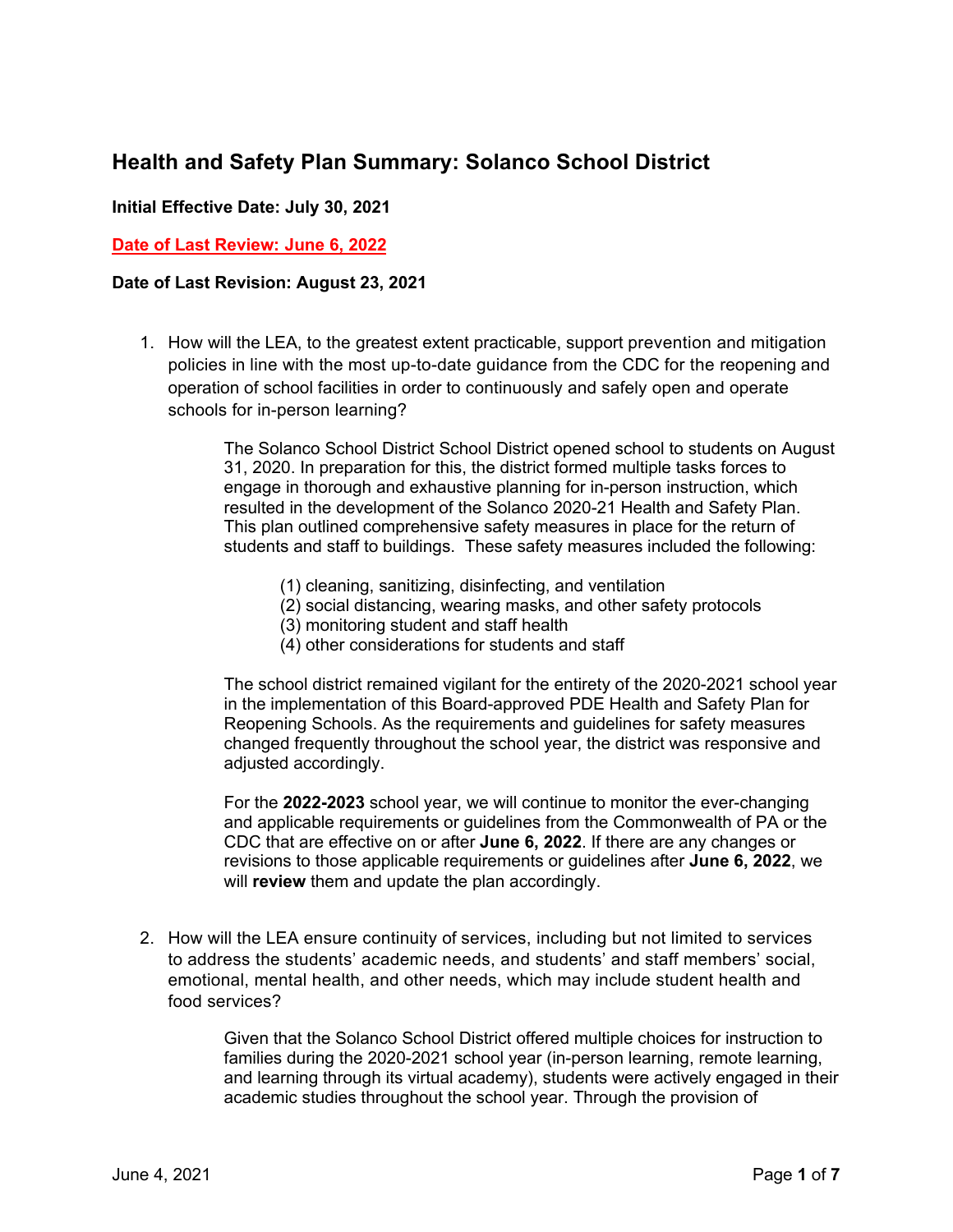synchronous and/or asynchronous instruction during days when the schools needed to close due to COVID-19 cases (and required case investigation, contact tracing, and cleaning), the continuity of services were ensured to students.

The social, emotional, and mental health of students were addressed through a variety of ways, such as counseling, class meetings and advisory periods, student clubs, etc. For staff, the district and individual schools provided individual and collective supports, including a district-sponsored EAP plan. This was further accounted for by the forming of Solanco Emotional Health Task Force in July, 2020 (and subsequent implementation of recommendations).

Students' health needs were met individually through the school's Health Services Department. The Food Services Department provided breakfast and lunch to students each day of the school year, as well as interested families throughout the summer months.

The district will continue to provide in-person learning to students during the upcoming **2022-2023 school year**. If families seek the option for their student(s) to receive online academic work instead of in-person learning, they can enroll their student in the district's virtual academy (known as the Solanco Virtual Academy). The district will continue to provide social, emotional, and mental health support to students in the same venue **(with more opportunities for inperson clubs during the upcoming school year),** with supports also offered to students enrolled in the SVA. **Food Services will continue to provide meals, including free breakfasts and lunches during the Summer 2021 (June-August).** If any staff member is in need of social, emotional, and mental health support, the district will continue to encourage them to participate in its EAP program which provides several free services to employees.

3. Use the table below to explain how the LEA will maintain the health and safety of students, educators, and other staff and the extent to which it has adopted policies, and a description of any such policy on each of the following safety recommendations established by the CDC.

| <b>ARP ESSER Requirement</b>               | <b>Strategies, Policies, and Procedures</b>                                                                                                                                                                                                                                                                                                                                                                                                                                                                            |
|--------------------------------------------|------------------------------------------------------------------------------------------------------------------------------------------------------------------------------------------------------------------------------------------------------------------------------------------------------------------------------------------------------------------------------------------------------------------------------------------------------------------------------------------------------------------------|
| a. Universal and correct wearing of masks; | This District will continue to monitor the<br>ever-changing and applicable<br>requirements or guidelines from the<br>Commonwealth of PA or the CDC that are<br>effective on or after June 6, 2022. If there<br>are any changes or revisions to existing,<br>valid, and binding applicable<br>requirements or guidelines after June 6,<br>2022, we will review them and update the<br>plan accordingly.<br>Staff and students will be <b>allowed</b> to wear<br>masks/face coverings while in school if<br>they choose. |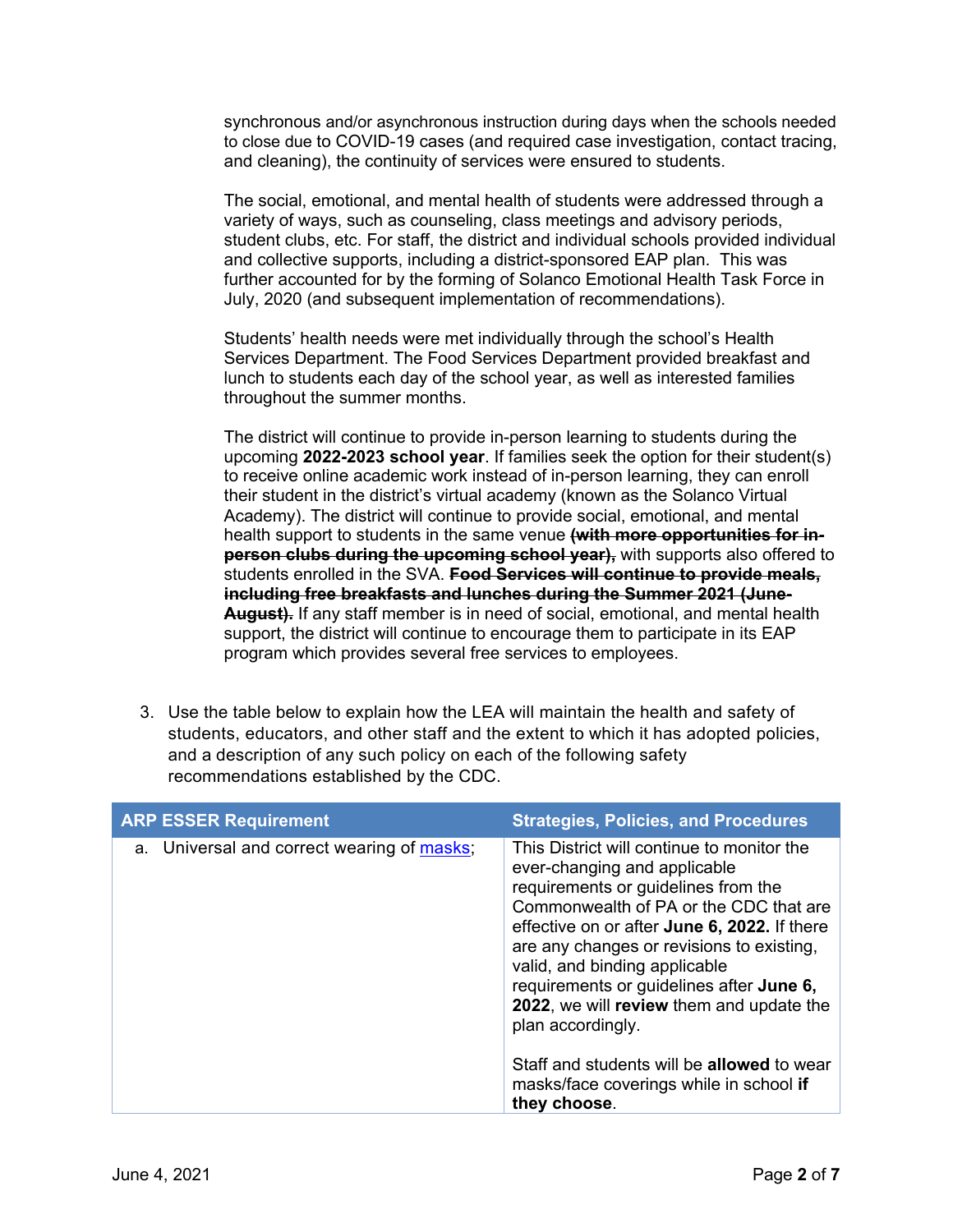| <b>ARP ESSER Requirement</b>                                                                       | <b>Strategies, Policies, and Procedures</b>                                                                                                                                                                                                                                                                                                                                                            |
|----------------------------------------------------------------------------------------------------|--------------------------------------------------------------------------------------------------------------------------------------------------------------------------------------------------------------------------------------------------------------------------------------------------------------------------------------------------------------------------------------------------------|
|                                                                                                    | Masks will be provided for any staff or<br>student by request.                                                                                                                                                                                                                                                                                                                                         |
|                                                                                                    | The Centers for Disease Control and<br><b>Prevention Guidance for COVID-19</b><br>Prevention in Kindergarten K-12 Schools<br>prioritizes in-person instruction in<br>conjunction with recommended<br>prevention strategies.                                                                                                                                                                            |
|                                                                                                    | Solanco is implementing prevention<br>strategies that also encourage the<br>greatest number of students to attend in-<br>person instruction and to consequently<br>have full access to all of the supportive<br>services (such as guidance counselors,<br>school nurses, meals, etc.).                                                                                                                 |
|                                                                                                    | The Solanco School District surveyed<br>stakeholders regarding the District's<br>Health & Safety Plan. A large majority of<br>respondents 'agree' with the statement<br>that masking should be 'optional,' giving<br>support to a mask-optional approach that<br>would best encourage the most in-person<br>student attendance.                                                                        |
| b. Modifying facilities to allow for <i>physical</i><br>distancing (e.g., use of cohorts/podding); | For the 2020-21 school year, the Solanco<br>School District employed multiple<br>configurations to ensure social distancing<br>in all schools. This included changes to<br>classroom spaces, utilizing large group<br>spaces, and schedule changes to cohort<br>students.                                                                                                                              |
|                                                                                                    | This District will continue to monitor the<br>ever-changing and applicable<br>requirements or guidelines from the<br>Commonwealth of PA or the CDC that are<br>effective on or after June 6, 2022. If there<br>are any changes or revisions to existing,<br>valid, and binding applicable<br>requirements or guidelines after June 6,<br>2022, we will review them and update the<br>plan accordingly. |
|                                                                                                    | This could include the following:<br>Modifying seating arrangements                                                                                                                                                                                                                                                                                                                                    |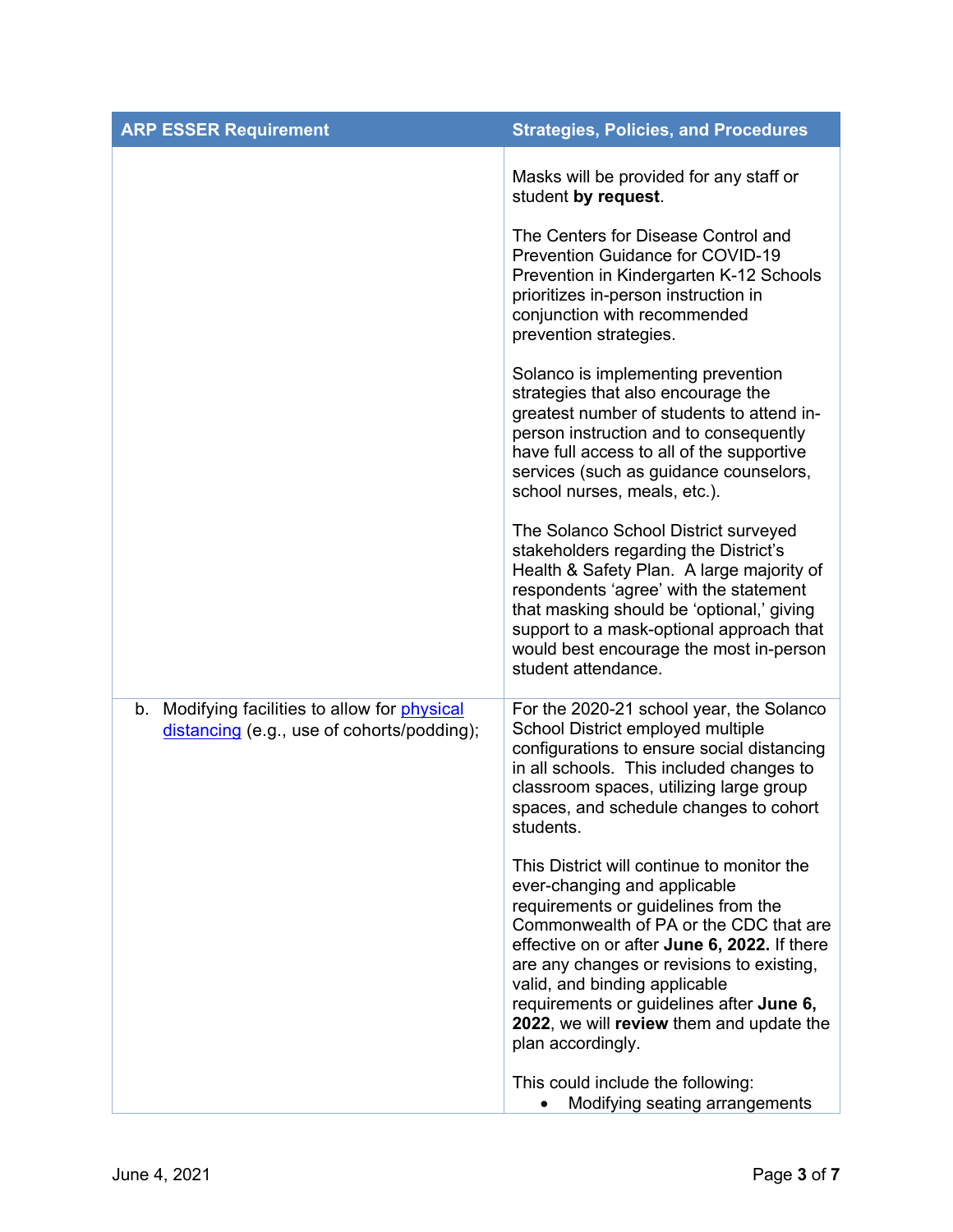| <b>ARP ESSER Requirement</b>                                                        | <b>Strategies, Policies, and Procedures</b>                                                                                                                                                                                                                                                                                                                                                                                                                                                                                                                                                                                                                                                                                                                                                              |
|-------------------------------------------------------------------------------------|----------------------------------------------------------------------------------------------------------------------------------------------------------------------------------------------------------------------------------------------------------------------------------------------------------------------------------------------------------------------------------------------------------------------------------------------------------------------------------------------------------------------------------------------------------------------------------------------------------------------------------------------------------------------------------------------------------------------------------------------------------------------------------------------------------|
|                                                                                     | Utilizing large group spaces<br>$\bullet$<br>Cohorting students<br>$\bullet$<br>Reduction of large-group activities<br>٠<br>Schedule changes<br>$\bullet$                                                                                                                                                                                                                                                                                                                                                                                                                                                                                                                                                                                                                                                |
| Handwashing and respiratory etiquette;<br>c.                                        | Procedures for hygiene practices were<br>developed, shared, and implemented in<br>collaboration with the School Physician,<br>school nursing staff, and local, state, and<br>federal guidelines for the 2022-23 school<br>year.                                                                                                                                                                                                                                                                                                                                                                                                                                                                                                                                                                          |
|                                                                                     | These procedures will be reinforced<br>throughout the 2022-23 school year.                                                                                                                                                                                                                                                                                                                                                                                                                                                                                                                                                                                                                                                                                                                               |
|                                                                                     | Hand sanitizer will be available in all<br>buildings.                                                                                                                                                                                                                                                                                                                                                                                                                                                                                                                                                                                                                                                                                                                                                    |
| d. Cleaning and maintaining healthy<br>facilities, including improving ventilation; | Significant cleaning, sanitizing, disinfecting,<br>and ventilation practices were implemented<br>for the 2020-21 school year.                                                                                                                                                                                                                                                                                                                                                                                                                                                                                                                                                                                                                                                                            |
|                                                                                     | The practices will continue based on<br>applicable requirements or guidelines from<br>the Commonwealth of PA or the CDC that are<br>effective on or after June 6, 2022.                                                                                                                                                                                                                                                                                                                                                                                                                                                                                                                                                                                                                                  |
|                                                                                     | These practices include:                                                                                                                                                                                                                                                                                                                                                                                                                                                                                                                                                                                                                                                                                                                                                                                 |
|                                                                                     | All buildings will be cleaned with an<br>$\bullet$<br>approved disinfectant cleaner.<br>High touch points will be cleaned and<br>$\bullet$<br>disinfected regularly.<br>Outside air dampers in occupied<br>$\bullet$<br>areas of the building will be opened<br>to bring in fresh air while still being<br>able maintain a comfortable<br>temperature.<br>Classrooms will be systematically<br>treated using an electrostatic sprayer<br>with a hospital grade disinfectant.<br>Hallways, restrooms, main and<br>$\bullet$<br>guidance offices will be treated with a<br>sprayer and disinfectant per the<br>recommended cleaning schedule. To<br>the extent possible, windows will be<br>opened in indoor spaces and on<br>district transportation to allow for<br>additional ventilation of the space. |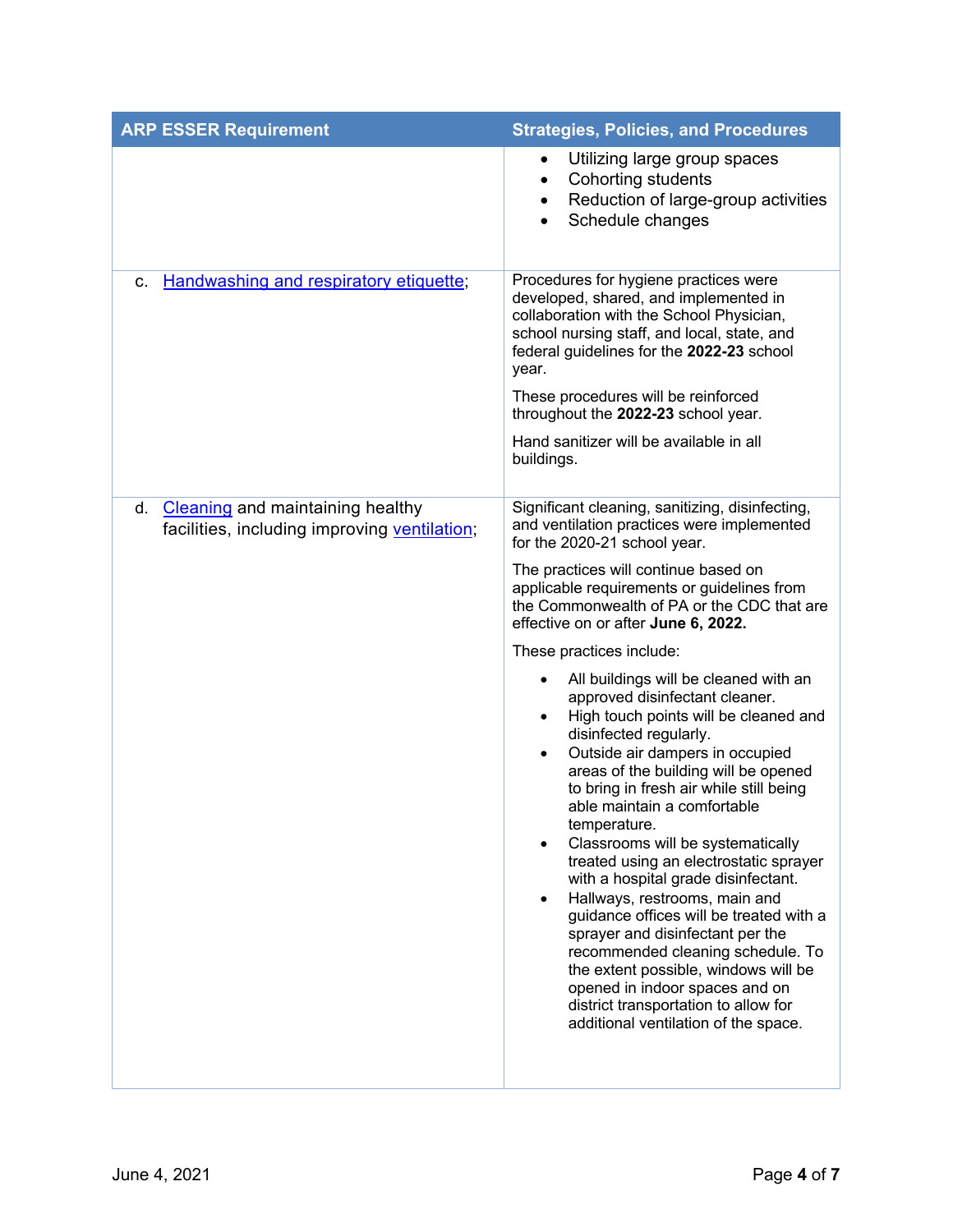|    | <b>ARP ESSER Requirement</b>                                                                                                         | <b>Strategies, Policies, and Procedures</b>                                                                                                                                                                                                                                                                                                                                                                                                                                                                                                                                                                                                                                                                                                                                                                                                                                                                                                                                          |
|----|--------------------------------------------------------------------------------------------------------------------------------------|--------------------------------------------------------------------------------------------------------------------------------------------------------------------------------------------------------------------------------------------------------------------------------------------------------------------------------------------------------------------------------------------------------------------------------------------------------------------------------------------------------------------------------------------------------------------------------------------------------------------------------------------------------------------------------------------------------------------------------------------------------------------------------------------------------------------------------------------------------------------------------------------------------------------------------------------------------------------------------------|
| е. | Contact tracing in combination with<br>isolation and quarantine, in collaboration<br>with the State and local health<br>departments; | State and federal guidelines will be used to<br>determine when an isolated or quarantined<br>staff member, student, or visitor should return<br>to school. Parents will be provided this<br>information.                                                                                                                                                                                                                                                                                                                                                                                                                                                                                                                                                                                                                                                                                                                                                                             |
| f. | Diagnostic and screening testing;                                                                                                    | Student screening for symptoms should<br>$\bullet$<br>be completed by all parents/guardians at<br>home before the start of each school<br>day.<br>All District staff should perform a<br>٠<br>symptom screening on themselves prior<br>to leaving for work and will stay home if<br>ill.<br>Staff, parents/guardians, and volunteers<br>$\bullet$<br>will be encouraged to self-report COVID-<br>19 symptoms or exposure to the school<br>nurse or designee.<br>Any individual on school property who<br>٠<br>develops COVID-19 symptoms, tests<br>positive for COVID-19, or may be a<br>probable COVID-19 will be directed to an<br>isolation room/area until dismissal is<br>possible.<br>The school district will maintain<br>$\bullet$<br>adequate personal protective equipment<br>for use when individuals become ill.<br>If any individual exhibits symptoms while<br>$\bullet$<br>in a school building, a screening will be<br>completed by the school nurse or<br>designee. |
|    | Efforts to provide vaccinations to school                                                                                            | The District will provide information                                                                                                                                                                                                                                                                                                                                                                                                                                                                                                                                                                                                                                                                                                                                                                                                                                                                                                                                                |
| g. | <u>communities;</u>                                                                                                                  | regarding options for vaccinations for families<br>and students from our partners with the<br>county and the Intermediate Unit upon<br>request.                                                                                                                                                                                                                                                                                                                                                                                                                                                                                                                                                                                                                                                                                                                                                                                                                                      |
|    | h. Appropriate accommodations for<br>students with disabilities with respect to<br>health and safety policies; and                   | Individualized health and safety plans will be<br>developed in collaboration with families, as<br>needed, for students requiring additional<br>accommodations regarding health and safety<br>measures.                                                                                                                                                                                                                                                                                                                                                                                                                                                                                                                                                                                                                                                                                                                                                                               |
| i. | Coordination with state and local health<br>officials.                                                                               | Ongoing communication will be maintained<br>with local health experts and state contacts<br>with the DOH.                                                                                                                                                                                                                                                                                                                                                                                                                                                                                                                                                                                                                                                                                                                                                                                                                                                                            |